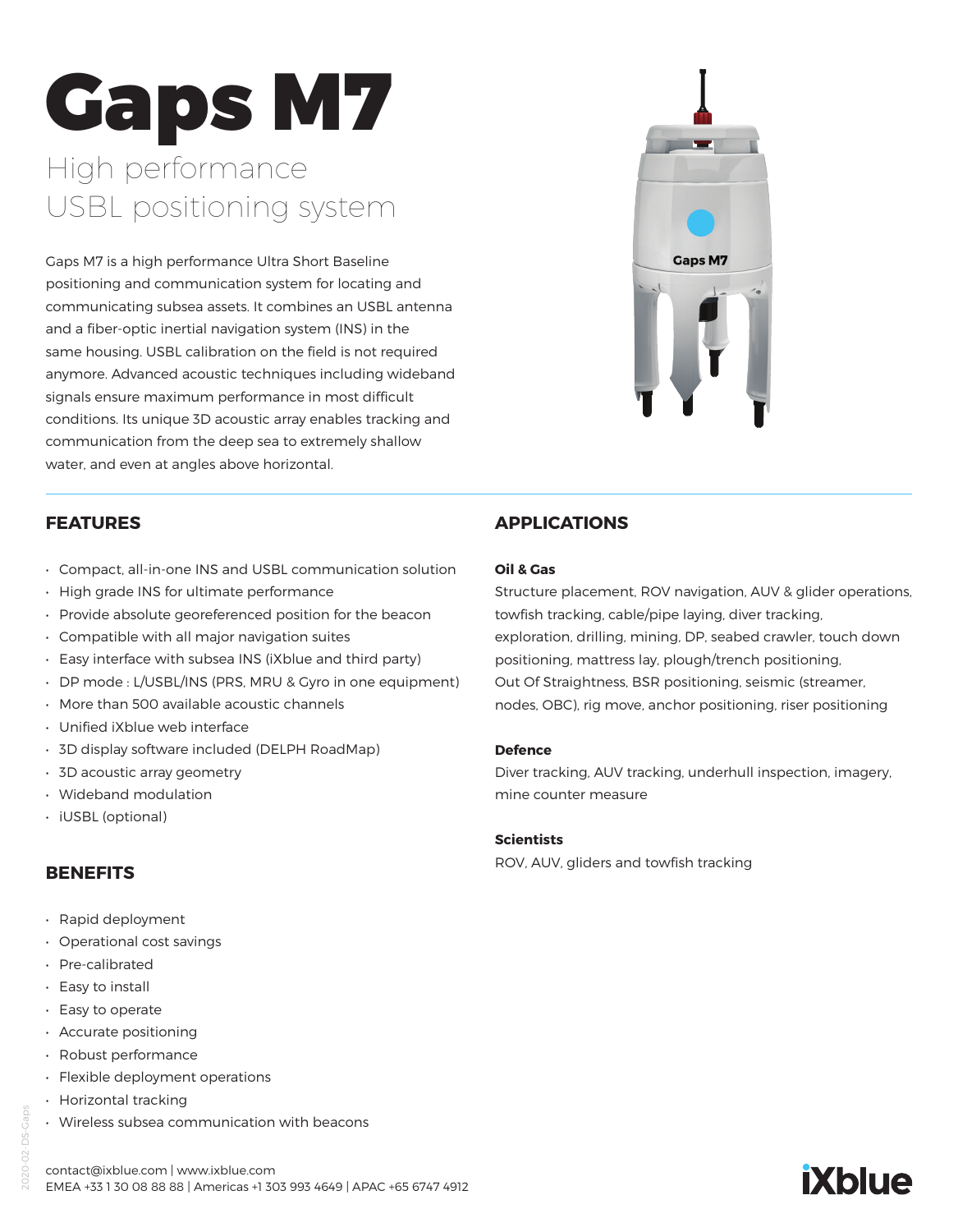#### **GAPS M7 TECHNICAL SPECIFICATIONS**

#### **Positioning Accuracy (1)**

|                      | CFP <sub>50</sub>   |
|----------------------|---------------------|
| $^{(2)}$ SNR = 0 dB  | 0.53% x Slant range |
| $^{(2)}$ SNR = 10 dB | 0.17% x Slant range |
| $^{(2)}$ SNR = 20 dB | 0.06% x Slant range |

#### **Range / Bearing Accuracy (3)**

| <b>Range / Dearing Accuracy</b> | RMS / STD DEV / 1 sigma (68%)   |  |
|---------------------------------|---------------------------------|--|
| $SNR = 0 dB$                    | $0.02 \text{ m} / 0.30^{\circ}$ |  |
| $SNR = 10 dB$                   | $0.02 \text{ m} / 0.09^{\circ}$ |  |
| $SNR = 20 dB$                   | $0.02 \text{ m} / 0.03^{\circ}$ |  |

#### **Performance (4)**

| Operating range       | > 4.000 m                                                   |
|-----------------------|-------------------------------------------------------------|
| Coverage              | 200 deg below acoustic array                                |
| Operating frequency   | 21.5 kHz to 30.5 kHz MFSK (chirp)                           |
| Position refresh rate | 1 to 15 s (depends on range) - 10 Hz with predictive filter |
| Nb of channels        | > 500                                                       |

#### **Mechanical(5)**

| Housing                   | Carbon fiber painted                                    |
|---------------------------|---------------------------------------------------------|
| Weight in air / water     | 16 kg / -7 kg (positive buoyancy)                       |
| Overal dimension $Hx\phi$ | 638 mm x 296 mm - min gate valve required: 300 mm / 12' |
| Depth rate                | 25 m standard / 100 m non destructive                   |

#### **Environments (6)**

| Operating and Storage temperatures | -5 °C / +35 °C -40 °C / +70 °C |
|------------------------------------|--------------------------------|
| <b>EMC</b>                         | 89 / 336 / EEC – EN 60945      |

#### **Interfaces**

| 100 to 240 VAC / 50~60Hz or 24/36 VDC - 30 W                                                |
|---------------------------------------------------------------------------------------------|
| Ethernet with WEB-based user interface                                                      |
| 4 Ethernet and 4 serial (232 / 422 / 485)                                                   |
| 1 PPS and 1 external trigger                                                                |
| 2 triggers                                                                                  |
| Delph RoadMap 3D display software provided -<br>Compatible with most of navigation software |
|                                                                                             |

(1) In vertical conditions. Including GPS error of 0.1 m. Sound velocity profile compensated. Transponder transmit level=191 dB ref μPa @ 1 m. Slant range of 1 000 m.

(2) SNR is input signal to noise ratio

(3) In vertical conditions. Responder mode.

(4) For a surface noise level below 67dB ref μPa/Transponder transmit level = 191dB ref μPa @ 1 m / vertical conditions.

(5) iUSBL optional

(6) NF X10-812

contact@ixblue.com | www.ixblue.com

EMEA +33 1 30 08 88 88 | Americas +1 303 993 4649 | APAC +65 6747 4912

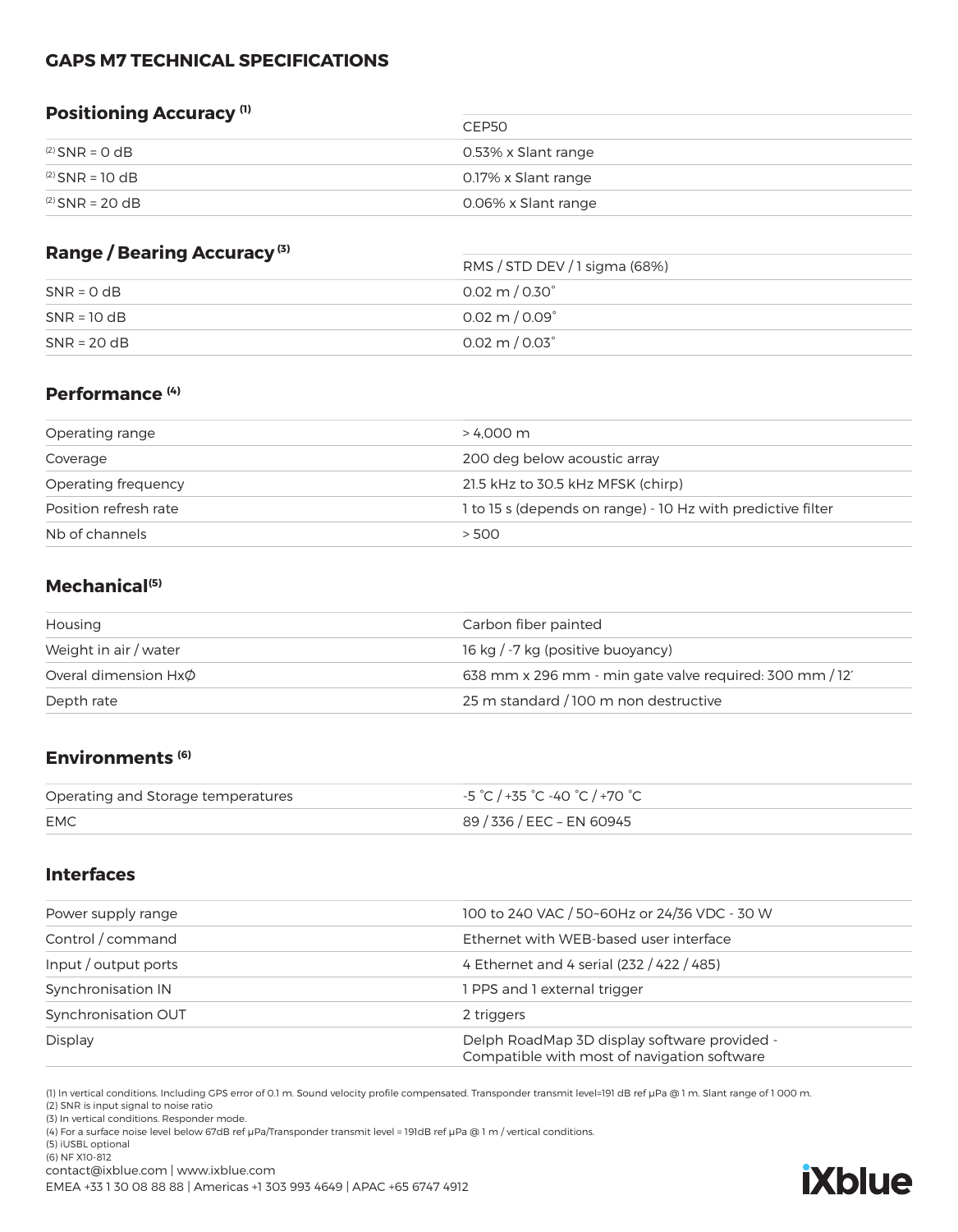## **Acoustic Communication**

| Data link for AUVs and ROVs                             |                    |  |
|---------------------------------------------------------|--------------------|--|
| Simultaneous positioning and communication              |                    |  |
| Half-duplex (Gaps head to beacon / beacon to Gaps head) |                    |  |
| Data rate                                               | 500 bits/s (burst) |  |
| Doppler                                                 | $+/-$ 6 knots      |  |

## **GAPS BOX TECHNICAL SPECIFICATIONS**

| Dimensions                         | 233 mm x 330 mm x 94 mm      |
|------------------------------------|------------------------------|
| Weight                             | 4.6 ka                       |
| Operating and Storage temperatures | -5°C to +50°C -40°C to +80°C |

## **INERTIAL NAVIGATION SYSTEM SPECIFICATIONS**

#### **Performance (1)**

| Position accuracy with GPS                  | Three times better than GPS accuracy |
|---------------------------------------------|--------------------------------------|
| No aiding for 2 min / 5 min                 | 3 m / 20 m (CEP50)                   |
| Pure inertial mode                          | $0.6$ nm $/$ hour (CEP50)            |
| Heading accuracy                            | 0.01 deg secant latitude RMS         |
| Roll and pitch dynamic accuracy (no aiding) | 0.01 deg RMS                         |
| Heave accuracy (Smart Heave) <sup>(2)</sup> | 2.5 cm or 2.5 % RMS                  |

(1) Secant latitude = 1 / cosine latitude (2) Whichever is greater for periods up to 30 seconds. Smart heave is delayed by 100 s fixed value. Real-time heave accuracy is 5 cm or 5% whichever is greater.